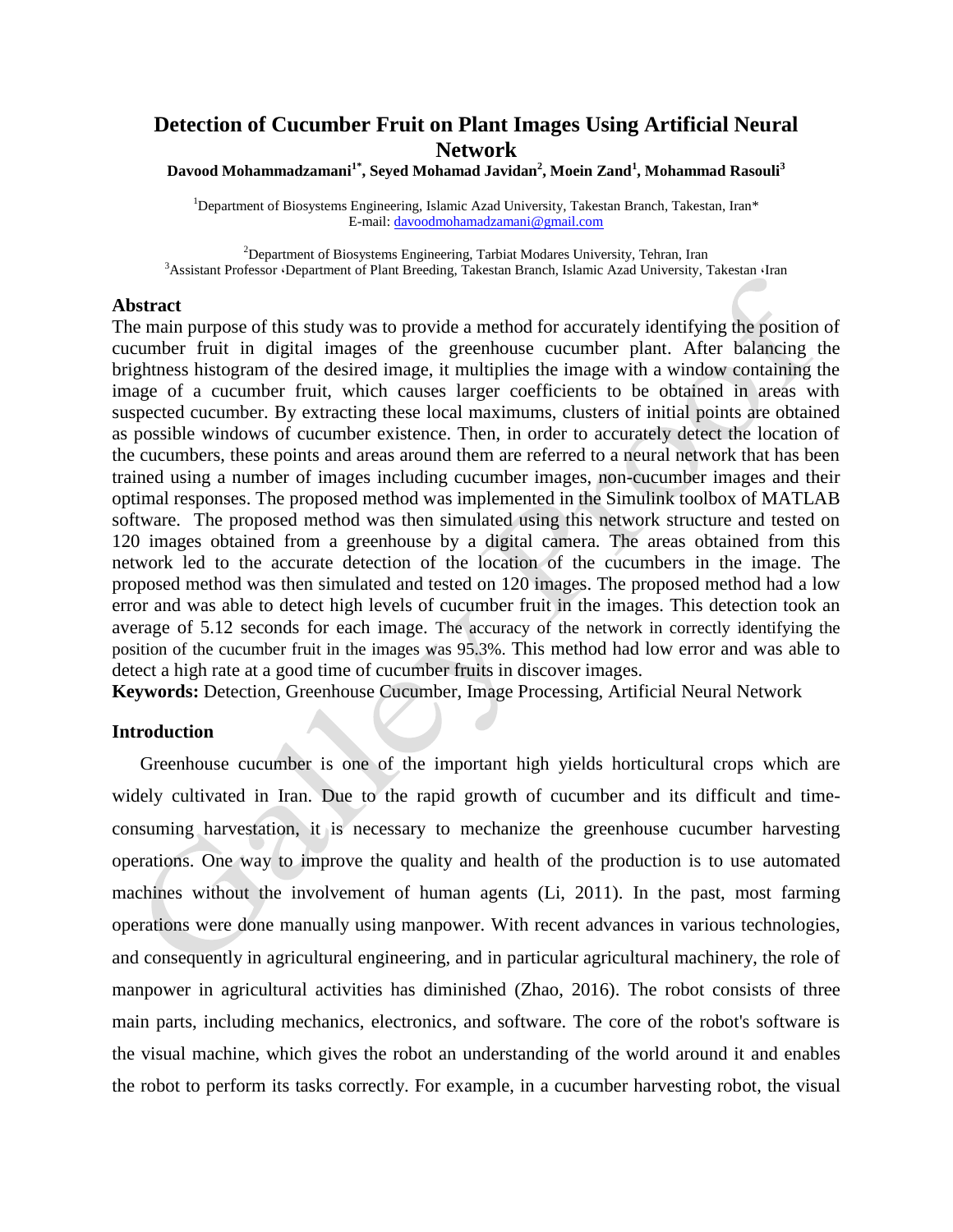machine has the task of using image processing and machine learning techniques to determine the location of the cucumber fruit so that the robot can detect the fruit and remove it from the stem (Li, 2019). So the purpose of image processing of greenhouse cucumber bushes by the neural network is to provide a convenient and efficient way, without the need for sophisticated and specific hardware in greenhouse images processing in order to detect cucumber fruit in these images and to separate it from the plant. The results of this detection should be applicable to the mechatronic portion of the greenhouse cucumber harvesting robot.

Yuan *et al*. (2008) proposed a visual machine algorithm for detecting cucumber fruit based on near-infrared spectral imagery. They first eliminated the problem of fragmentation of similar colors in complex environments by shooting near-infrared monochromatic spectra at 85 nm. Then, to distinguish the fruit, they used image fragmentation using threshold processing. Then, by adaptive pattern extraction software, they divided the images into other sub-branches, and finally eliminated possible noises, including parts of the stem and leaf. they took. This method was tested on 40 images including 30 images containing cucumber and 10 images without cucumber taken from a greenhouse environment and the results showed that the detection accuracy was 83.3% and 100%, respectively. Yuan *et al*., (2010) developed an algorithm for detecting cucumber fruit in a greenhouse environment. They first used a binocular stereo imaging system to capture near-infrared monochrome images to eliminate the problem of color segmentation in complex environments, and then they proposed an algorithm to identify the cucumber fruit to distribute gray matter histograms, threshold processing and noise removal using morphological analysis and finally feature extraction using pattern recognition. The results of the experiment on 120 greenhouse cucumber images showed that the proposed algorithm can detect fruit at a rate of 86%. Li *et al*. (2017) prepared a technique based on texture analysis and color analysis for detecting cucumber in greenhouse. In this research RGB image was converted to gray-scale image and HSI image to perform algorithm, respectively. MSER and HOG were applied to texture analysis in gray-scale image. The support vector machine is the classifier used for the identification task. The accuracy of this method was 83.2%. Ting *et al*. (2009) developed an optical machine algorithm for the detection of cucumber fruit based on near-infrared spectral imaging. They first eliminated the problem of splitting similar colors in complex environments by single-infrared imaging at 85 nm then, using threshold processing, image segmentation to detect fruit and split the images into subcategories by extraction software and eventually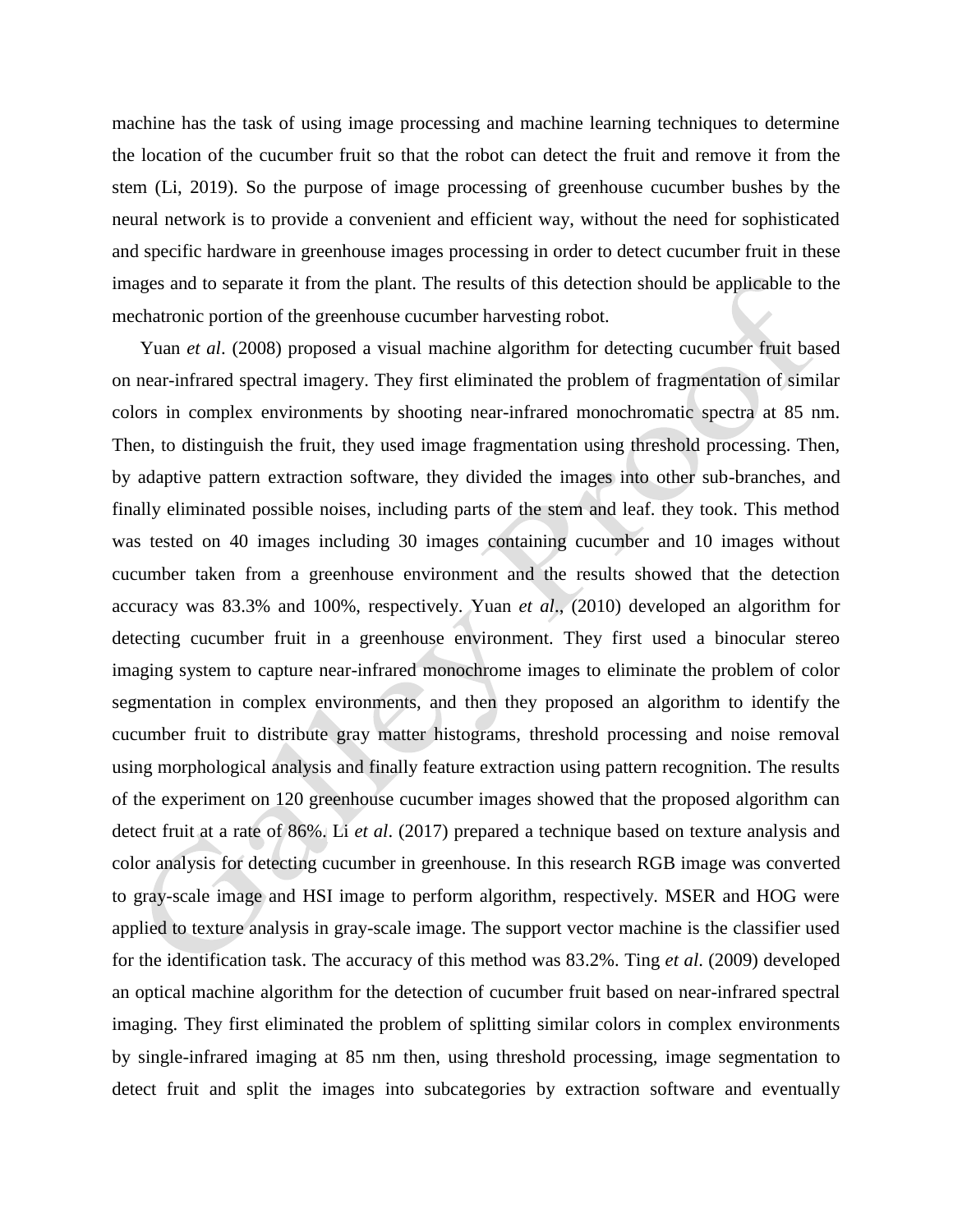eliminated potential noise including parts of the stem and leaves. The method was tested on 40 images containing 30 images of cucumber and 10 images of no cucumber capture in a greenhouse environment and the results showed that the accuracy of detection was 83.3% and 100%, respectively. Hayashi *et al*. (2002) have designed and fabricated an eggplant harvesting robot using an optical machine algorithm to detect eggplant fruit. The basis of their visual machine algorithm was the color characteristics and morphological characteristics of the eggplant fruit. So that in the images taken from the product using eggplant color characteristics removed it from the field and since some parts of the leaf and stem of the plant could be mistaken for the fruit as the morphological characteristics of eggplant fruit with the help of fuzzy feedback control model. Their system was able to harvest the eggplant correctly at a 62.5% rate. Liu *et al*. (2019) developed Resnet-101 for cucumber fruits detection in greenhouses based on instance segmentation. This method is selected as the backbone of Mask RCNN with feature pyramid network (FPN).The test results are compared with that of original Mask RCNN. The score of improved Mask RCNN in test results reaches 89.47%, which is higher than the other methods. The average elapsed time of improved Mask RCNN is 0.3461 s, which is only lower than the original Mask RCNN.

The main objective of this study is to present a method for real-time detection of cucumber fruit location in greenhouse images. The main difference in the fruit recognition mechanism in images with the same color spectrum is the complexity in distinguishing fruit from leaf and stem. This was also the case with images of cucumber fruit. Therefore, in this study, an innovative method was used to separate the color characteristics of cucumber fruit from background.

#### **Materials and Methods**

### **Proposed Method**

This research was conducted in the research greenhouse of Islamic Azad University, Takestan Branch in 2021. This research seeks to provide an efficient way of detecting cucumber fruit in greenhouse images which can be used to design greenhouse cucumber harvesting robots. Therefore, this method should be far from complex so that it can be practically implemented and also does not require sophisticated hardware. Processing time was also important in this study and should be as short as possible for the greenhouse cucumber harvesting robot to have a good efficiency (Ma, 2018). Another challenge with cucumber fruit detection is that the greenhouse cucumber has a similar color to its leaves and stems, thus color and background color differences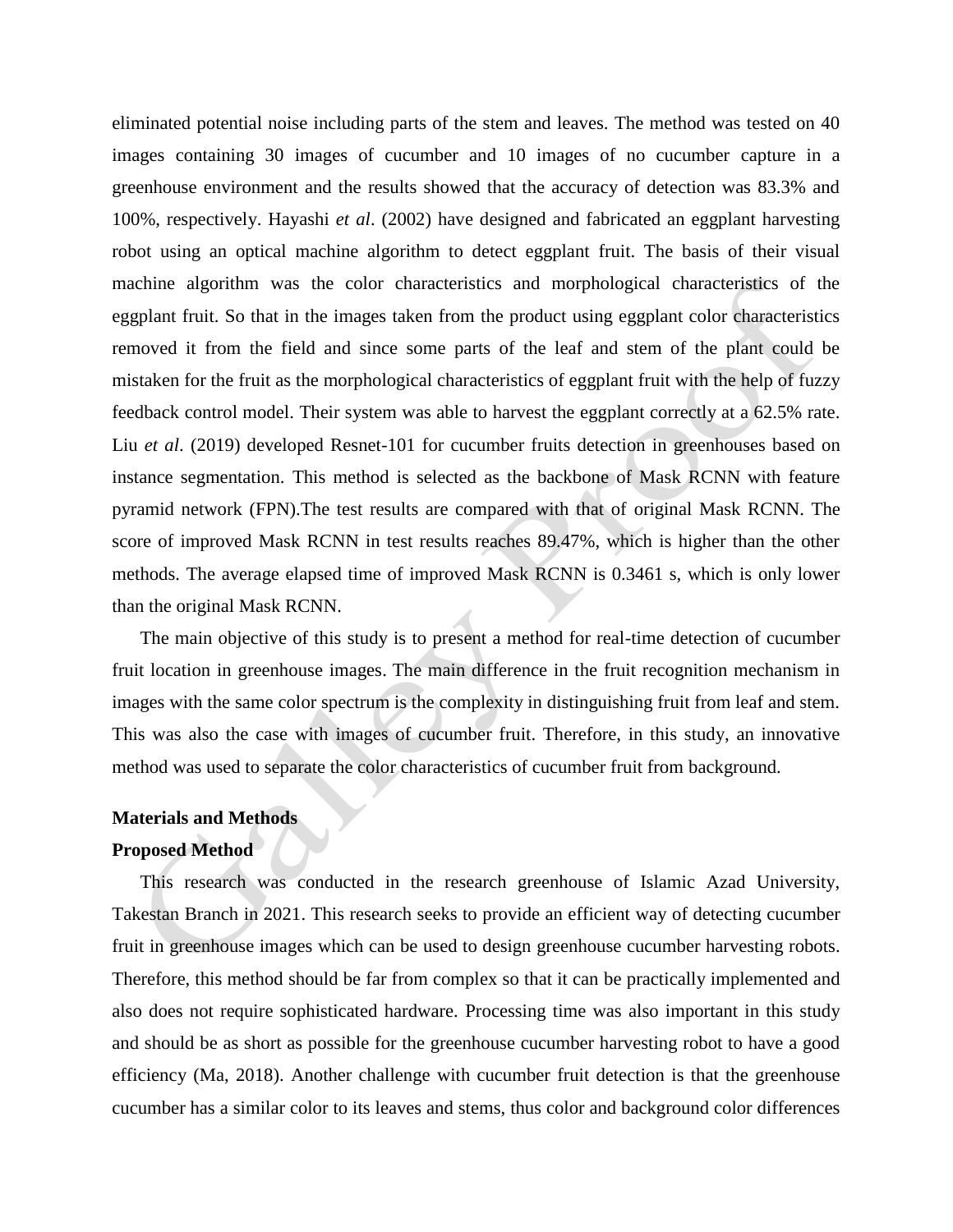cannot be used to detect it. So another feature should be used to reduce the complexity of the issue (Lin, 2019, Bao, 2016). Finally, a method for greenhouse cucumber detection using window correlation coefficient including an arbitrary cucumber on image and neural network classifier was presented. The proposed method consists of two parts. The first part includes finding windows that are more likely to have cucumbers, which will explain how to find them. Each window is identified by its center. The output of the first part is a number of points that are considered to contain cucumber. These places are called inaccurate centers, because these windows do not contain cucumbers and their location is slightly different from the actual cucumbers in the image. Here comes the second part, which is the inaccurate space search algorithm. In this algorithm, space exploration requires a cucumber to accurately detect windows to test the presence and absence of cucumbers. It is a neural network trained with windows with and without cucumber. These parts are presented in more detail in the following.

## **Inaccurate Determination of Cucumber Location**

The purpose of this section is to identify inaccurate windows which may contain cucumbers. A large image contains thousands of windows. If the window is identified by its center which is a dot or a pixel, we can approximate the number of pixels of the window image by approximating the margins. The problem is a large number of windows. With a large number of operations that occur on each window, it is not possible to process all the windows at the desired time. On the other hand, cucumber fruit color information cannot be used. The main idea is to apply correlation coefficients. The correlation coefficient of a window containing an arbitrary cucumber with the cucumber in the image produces a larger value than other parts of the image such as the background. The correlation is equal to moving the window over the image and multiplying it internally. In order to determine the incorrect centers, the histogram balancing process is performed on the input image first. This is done to create the highest possible contrast. The result is then multiplied by a window of arbitrary cucumber image that produces larger coefficients in areas with suspected cucumber presence. By extracting these local maximums, clusters of initial points are obtained as inaccurate centers of potential cucumber windows. Figure 1 shows the general outline of this method.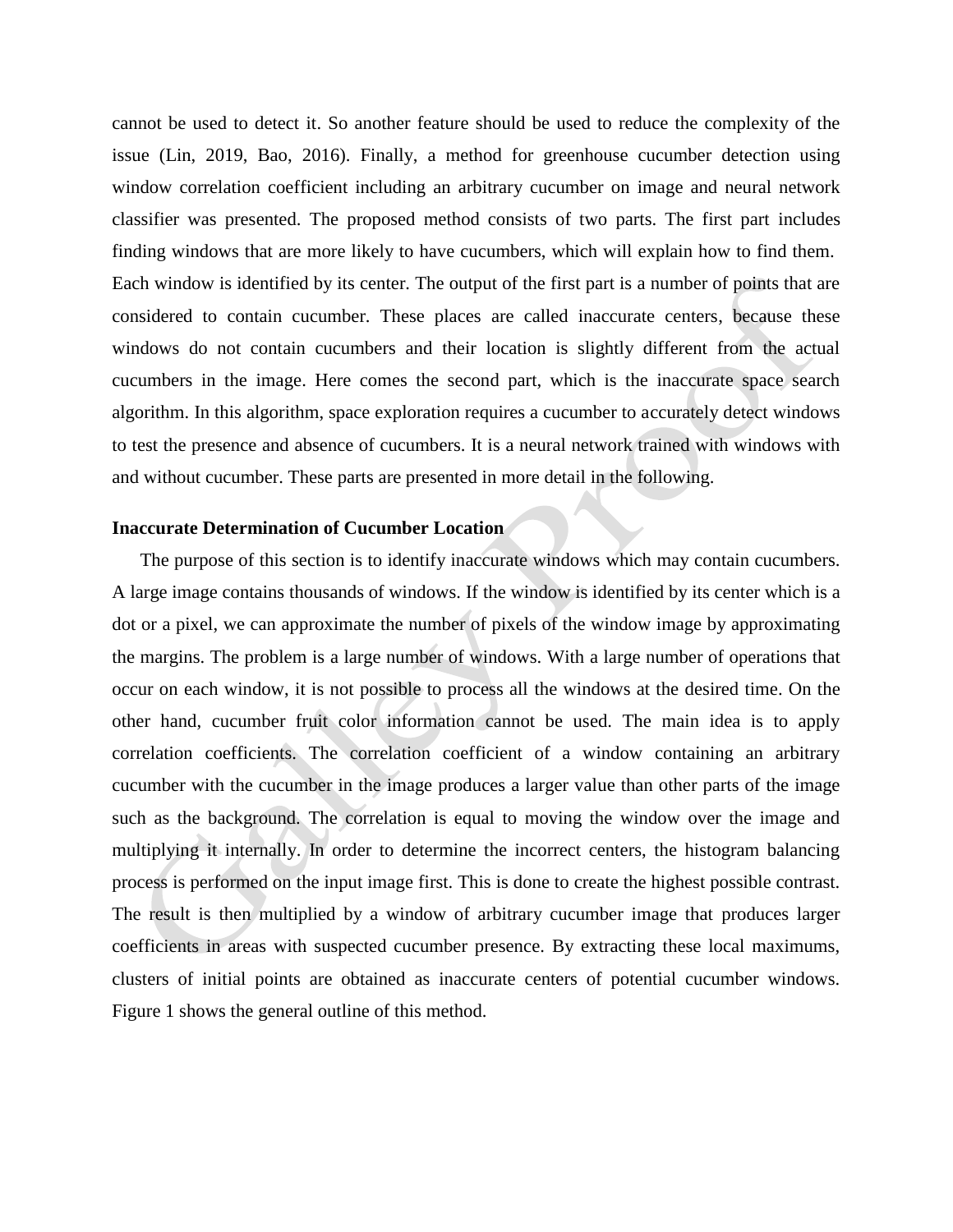

**Fig. 1.** Total structure for determining the inaccurate center of the windows containing cucumber

In practice, to increase the accuracy of this method and to reduce the dependence on the lighting conditions, two identical cucumber images with two different contrasts were used to determine the incorrect centers, each individually multiplied by the desired image and the sum of the points obtained.

### **Precise Detection of Cucumber Location**

According to the test the incorrect centers in the previous section, which are centered on rectangular windows, either do not contain cucumbers in general or that the center of the windows on the cucumber center does not match the image. In this situation, if necessary, an algorithm is needed to investigate the space around these inaccurate centers to find the best answer for the presence of cucumbers. The following algorithm provides such a possibility.

- A. Inaccurate centers are first marked to refer to the network.
- B. Until a test center is not found:
- 1. Return the marked centers to the neural network.

2. If the neural network returns a value greater than the threshold for each center, the lateral pixels are marked. Finally, only those necessary areas have been investigated, and the algorithm provides a great saving in detecting cucumbers.

#### **Extracting features**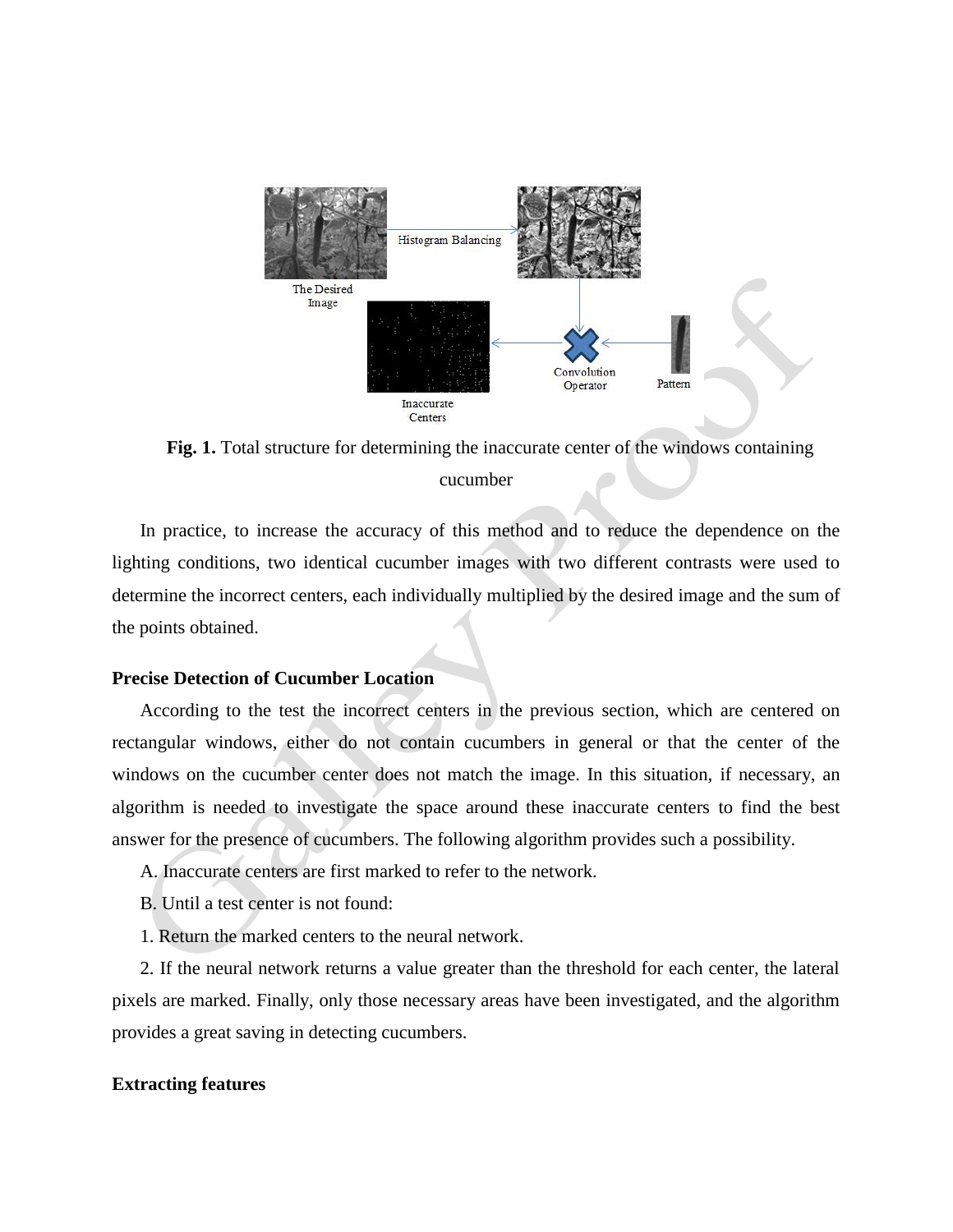Referencing the window to the neural network is not done directly. Rather, there is a class for extracting window features, and these are the properties vectors that go to the neural network for the presence or absence of cucumber. These extracted properties make the cucumbers detection resistant to changing ambient light. The feature extraction class used the Gabor filter (Gabor wavelet transform). Gabor wavelet transform is used like other wavelet transforms due to its unique properties in the areas of image processing and visual machine (Fernandes, 2015). These wavelets provide the background for understanding the frequency of images and analyzing them in the field of location and their greatest advantage is the slow changes in the frequency domain. Gabor's 2D functions enhance the edges as well as bumps of the image. If the input image is with light intensity values of gray surfaces, the image wavelet transform is calculated according to Eq 1 from the convolution of one member of the wavelet family with the input image (Paramadihanto *et al.,* 1996; Zhu *et al.,* 2004).

$$
O_{\mu,\nu}(z) = I(z) \ast \psi_{\mu,\nu}(z) \tag{1}
$$

Where  $*$  denotes the convolution operator, O is the result of the conversion,  $\psi$  is the wavelet used to convert with μ and magnification υ. The Gabor wavelet equation is, in fact, a simple plane wave with a specific frequency and direction trapped under a Gaussian function. This equation can be defined in different shapes and forms depending on the coordinate system, whether polar or Cartesian, and the form Eq 2 is the most common form of representation in various articles (Paramadihanto *et al.,* 1996) ( Zhu *et al.,* 2004).

$$
\psi_{u,v}(z) = \frac{\|k_{u,v}\|^2}{\delta^2} \exp\left(\frac{-\|k_{u,v}\|^2 \|z\|^2}{2\delta^2}\right) \left(e^{ik_{u,v}z} - e^{\frac{-\delta^2}{2}}\right) \tag{2}
$$

In Eq  $(2)$ , K denotes the wave length and direction and is calculated from Eq  $(3)$ :

$$
\phi_{\upsilon} = \mu \frac{\pi}{8} k_{\upsilon} = \frac{k_{ma}}{f^{\upsilon}} k_{\mu,\upsilon} = k_{\upsilon} e^{i\phi\mu}
$$
\n(3)

As it is known from Eq 3,  $\mu$  is multiplied by  $\pi$  / 8 and has a phase number k, so it will have an integer value of zero to seven and  $\phi$  is known as the phase offset of the function. Larger quantities produce a wave with duplicate directions. U can also have a value between zero and four and in total forty wavelets can be obtained with different directions and sizes (3 and 2). For the better analytical understanding of this wavelet, one of the  $128 \times 128$  dimensions and the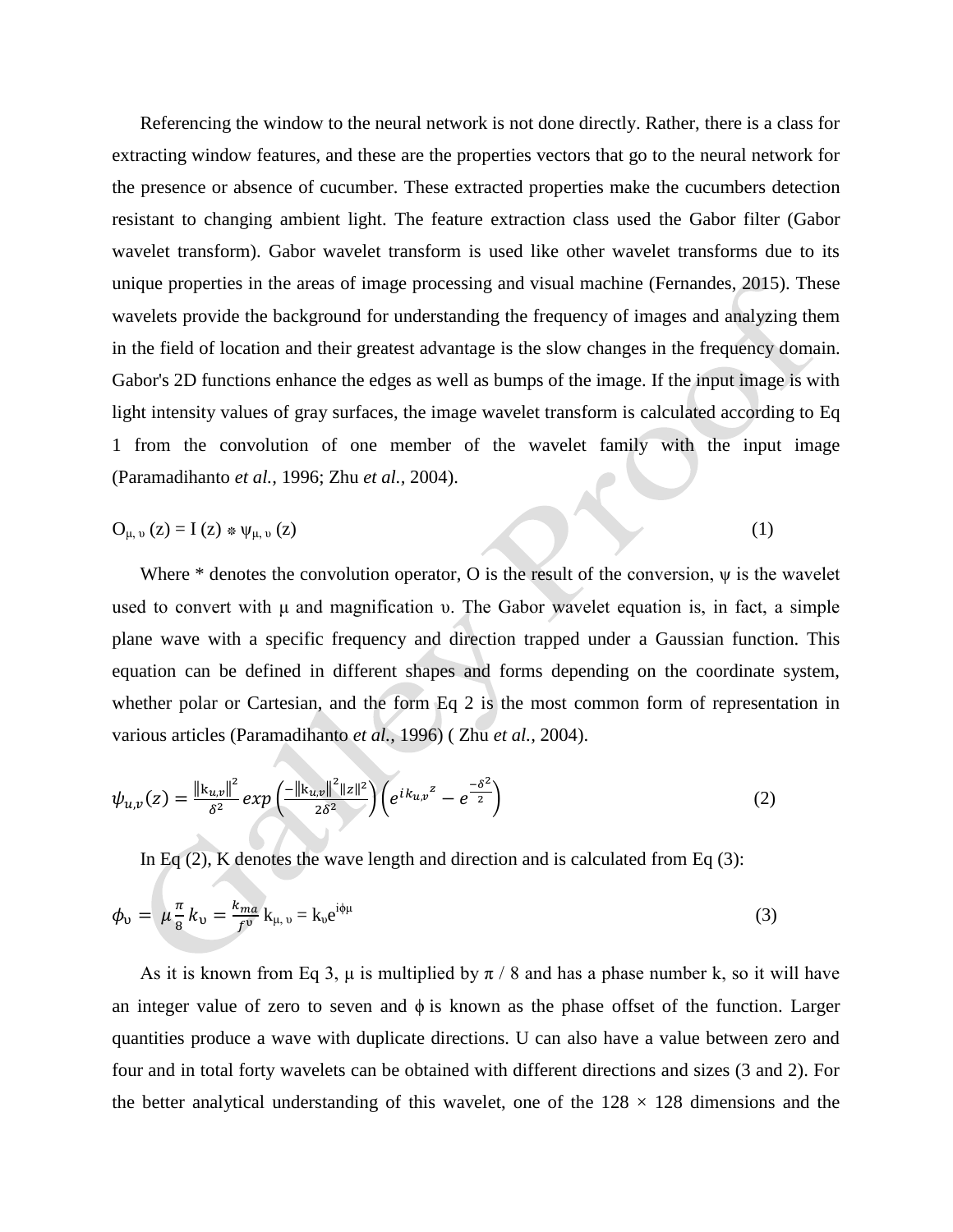parameters  $\delta = 2\pi$ ,  $k_{\text{ma}} = \pi$ ,  $f = f = \sqrt{2}$ ,  $\mu = 4$ ,  $\nu = 7$  is shown in Figure 2 (Paramadihanto *et al.*, 1996) (Zhu *et al.,* 2004).

According to Figure 2, the Gabor wavelet is a plate wave with reduced amplitude. Figure 3 shows all the 45 wavelets used in this study, which five of these wavelets repeated twice. After introducing the Gabor filter here, the feature is extracted from the image of cucumber. Figure 3 shows the general structure of the feature extraction steps of a cucumber image. The image window that is to be decided on its cucumber is first of all balanced by the histogram of the gray surfaces. In the next step, the Fourier transform is multiplied by the Fourier transform of the Gabor wavelets (time-domain convolution). Then the inverse Fourier transform of the 45 images obtained is aligned side by side, making the matrix properties of the desired window. Here, if the rectangular entry window is 60×20, then the properties matrix will be obtained from the Eq 3 and 4.

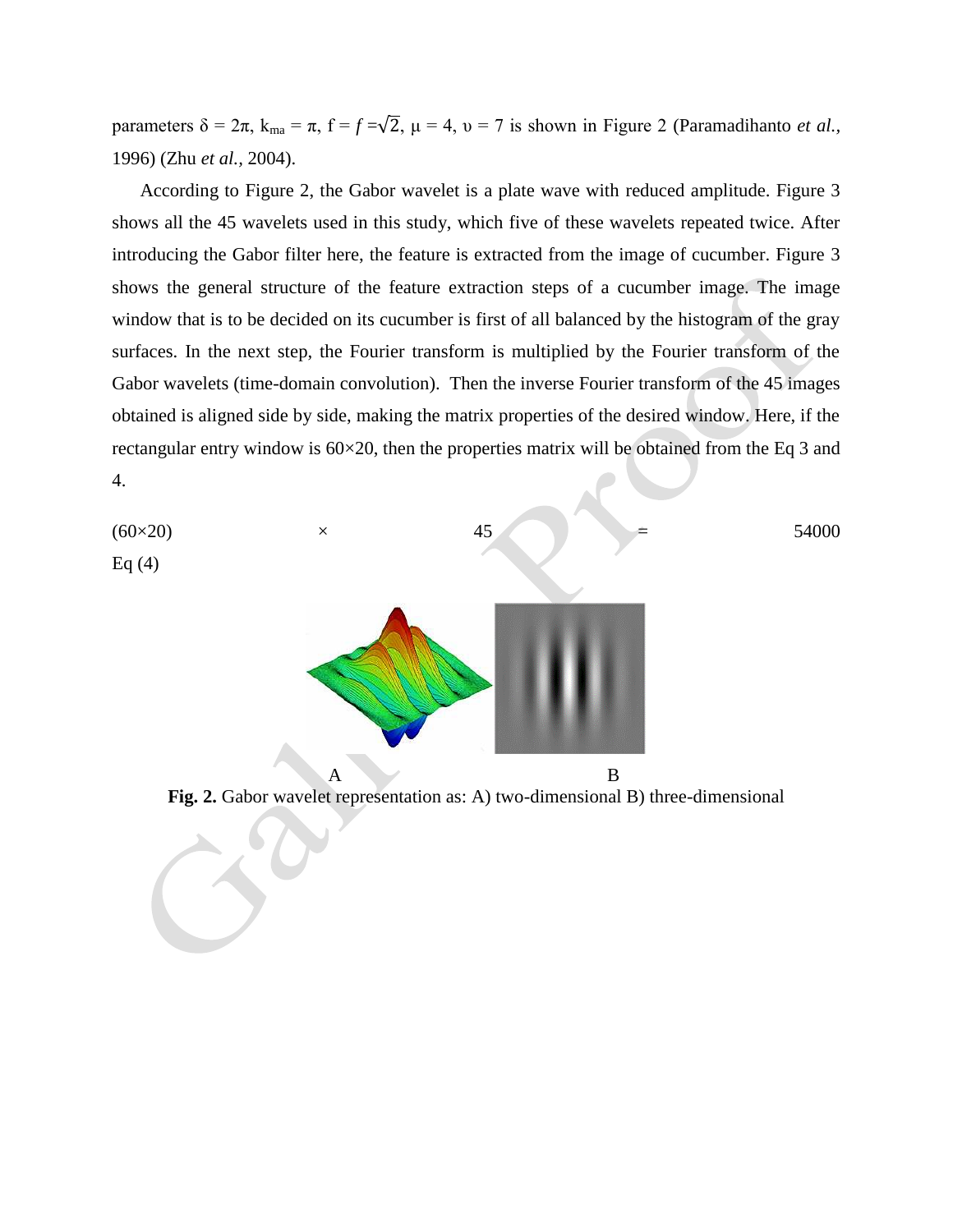

**Fig. 3.** Feature extraction stages by Gabor filter for a cucumber image

Obviously, this number of features (54000) is too high for processing in any classifier and will slow down the detection process. Feature reduction algorithms such as Principal Component Analysis (PCA) can be applied. However, applying this algorithm in a space of its own magnitude is time-consuming. Therefore, considering the processing time, in this study, the dimension matrix dimensionality was reduced by averaging equal blocks and averaging its  $3 \times 3$ blocks. This reduced the attribute matrix to  $6000 (60 \times 100)$  layers. In the next step, the matrix is vectored, and then its densities are normalized to the largest dot in absolute magnitude so that all the dots are in the range  $[-1, +1]$ . This was done because the maximum and minimum values of the output of the Gabor filter are not specified and in neural network design the constraints between the two values are needed. At this stage, the vector properties of the image window are ready to be referred to the artificial neural network.

### **Artificial Neural Network Structure**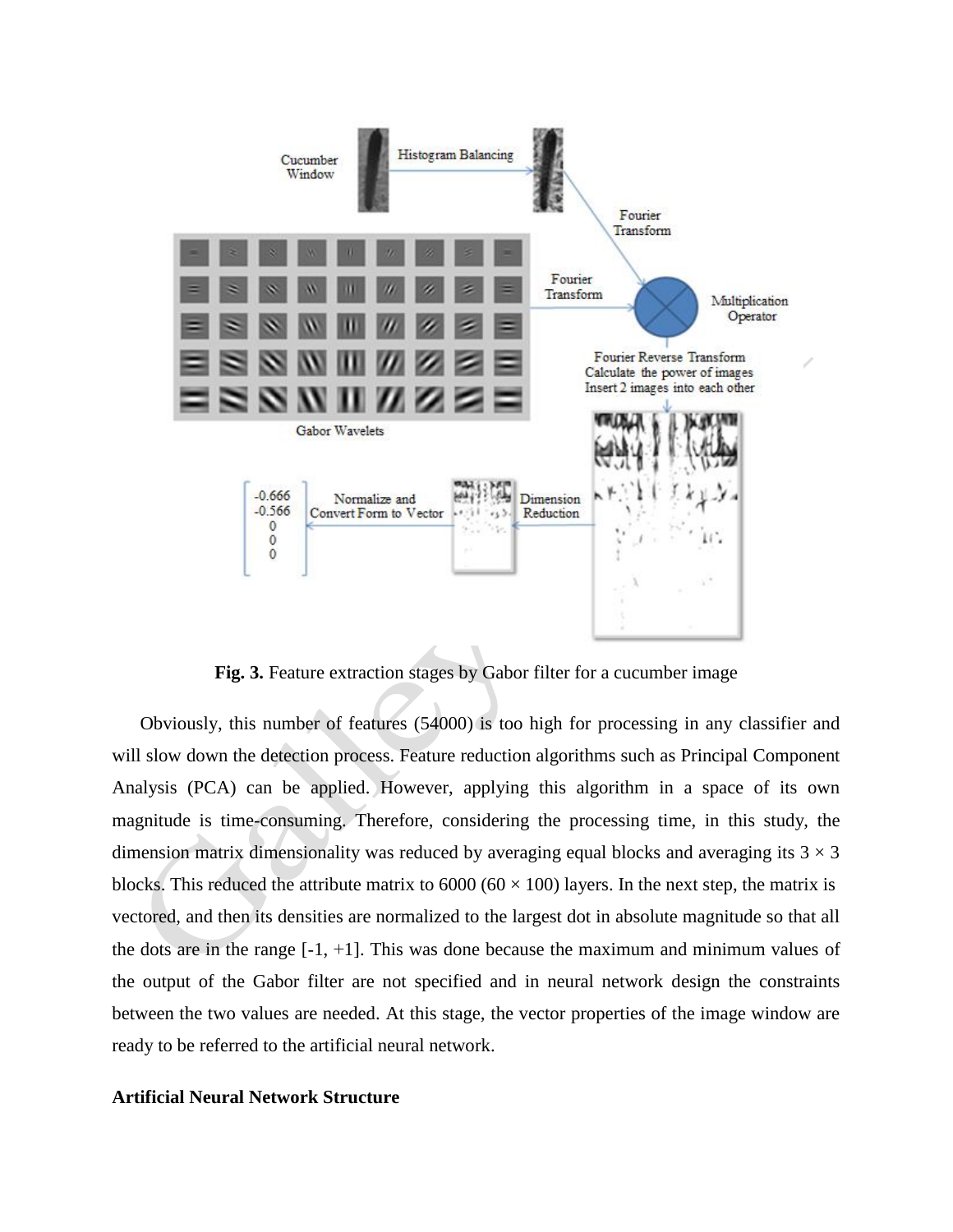Classifying the properties of the vector into two classes of cucumber and non-cucumber can be done in a number of methods. One of these methods is the artificial neural network which has been developed in recent years.

To select and design the artificial neural network structure many factors should be considered. Three prominent examples of these factors are computational volume, response time, and generalizability. Generalizability means that the network has been trained with a limited number of training data, including cucumber and non-cucumber vectors, and it is expected that the network will respond favorably to vectors that have not been previously observed. To improve network response, network structure, training data and extracted features play an important role. Neural networks are subdivided into different types from topological and structural to learning approaches, and each performs well in specific applications. Because no specific method has been devised so far to select the best network to solve a particular problem, this is done experimentally based on experimentation of different networks as well as different network structure and finally the best response.

To select the neural network suitable for the proposed method, four networks including perceptron, feedback propagation, cascade forward propagation and Elman network were simulated. In order to determine the best network for the proposed method, these networks were simulated, trained and tested. All four networks were attempted to simulate as closely as possible the same conditions. They all have two layers. The perceptron, the feedback propagation and the back-propagation cascade network have 500 neurons in the first layer and 1 neuron in the output layer and the Elman network has 25 neurons in the first layer and 1 neuron in the output layer. The training algorithm for each of the four networks is SCG and the mean squared error with regularization (msereg) rate is determined  $10^{-3}$  and was trained for up to 200 epochs. All four networks were trained using 24 images of cucumber, 27 non-cucumber images and their optimal response. After training, the four networks were tested with 14 images in identical conditions and their performance was compared.

Perceptron multilayer neural network with error propagation learning method is one of the most commonly used networks, which in this study, after investigating and testing several networks, was considered as the best possible neural network for the proposed method to detect cucumber fruit in greenhouse images. The neural network used is a three-layer perceptron neural network with 320 neurons in the first layer and 160 neurons in the second layer and one neuron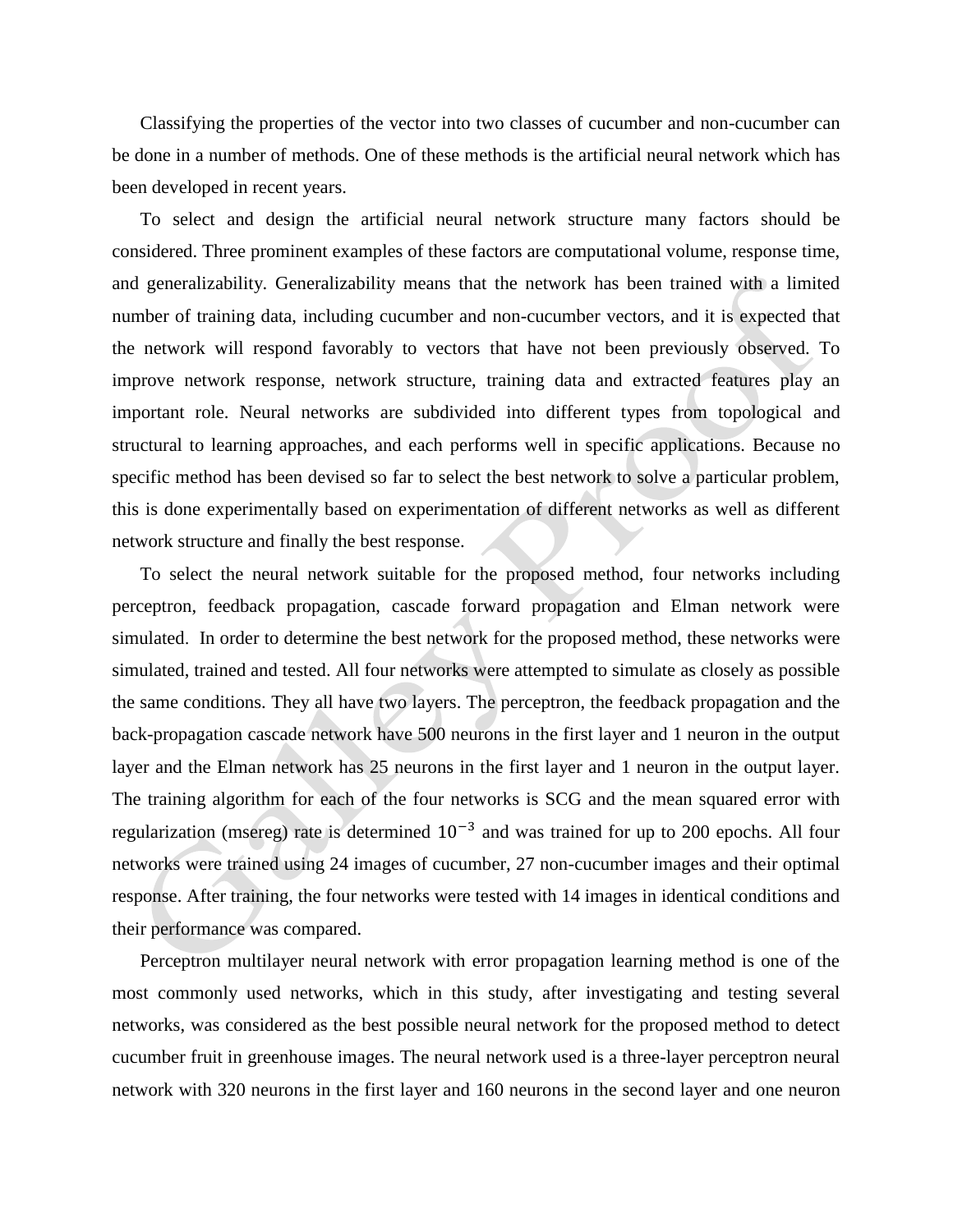in the output layer. The transfer function of each neuron is a tan-sigmoid whose output varies between -1 and +1 as shown in Figure 4.



**Fig. 4.** Tan-sigmoid function

Figure 5 shows the structure of the perceptron network used in this study. It is notable that so far no general rule of thumb about the number of layers and neurons in multilayer neural networks has been recommended and different results can be obtained by changing the structure of the network. In this research, many networks were simulated and tested in terms of combination of number of layers and number of neurons of each layer, among which three combinations were presented that had the best results. These three combinations are:

1- Two layer network with 500 neurons in the first layer and 1 neuron in the output layer.

2- Three layer network with 320 neurons in the first layer, 160 neurons in the second layer and 1 neuron in the third layer.

3- Four-layer network with 300 neurons in the first layer, 100 neurons in the second layer, 20 neurons in the third layer and 1 neuron in the last layer.

The neural network identifies each cucumber with a point that corresponds to the geometric center of the cucumber fruit. This point is the center of the rectangle drawn around the cucumber fruit, and the drawing of this rectangle around the coordinates revealed by the neural network in the processed images is merely to show the result of the processing. Therefore, the output vector of the neural network $(Y)$  includes the coordinates of the geometric center of the rectangles that the neural network has identified as the fruit of the cucumber.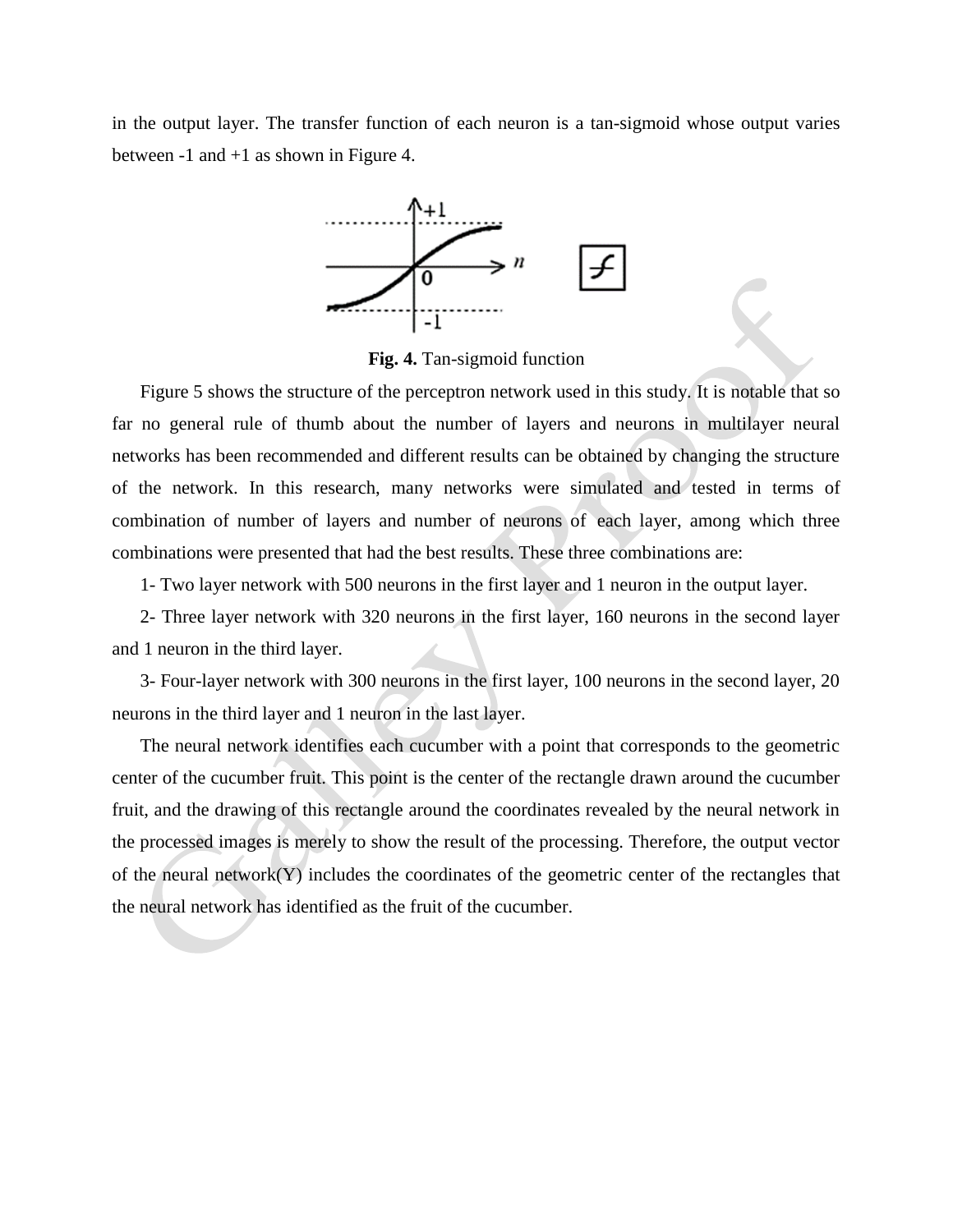

Fig.5. Perceptron network used in this research (X<sub>i</sub>: feature vector, Y: vector containing fruit)

#### **Neural Network Training**

The neural network is trained to minimize the function of the network. Neural networks are divided into supervised and unsupervised education groups. There are several training algorithms for training neural networks in which 5 training methods have been investigated in this study to select one of them for training the network used in the proposed method. These five algorithms are Gradient Descent with Adaptive learning rate (GDA), Gradient Descent back-propagation with momentum (GDX), Scaled Conjugate Gradient (SCG), Conjugate Gradient Fletcher (CGF) and Conjugate Gradient Polak (CGP) algorithm. The five training algorithms were applied to train an identical perceptron network.

Finally, the network is weighted by the Scaled Conjugate Gradient (SCG) algorithm. The training of the network was that the images of cucumbers with the quality of  $20\times60\times60$  as well as the dimensions of the windows were sent individually to the feature extraction unit and then converted to 6000 elements after extraction of the feature. Then a large matrix with each column a feature vector of one of the training images was used to train the network with the optimal response of each column equal to 0.9 for cucumber vectors and -0.9 for non-cucumber vectors. Images of cucumber are easily accessible and produced. The main problem is the selection (not the preparation) of non-cucumber images. It is obvious that these images can be customized, but the network efficiency depends on the selected images. For this purpose, the windows diagnosed as inaccurate in the network test process can be added to the non-educational image set and the training process can be repeated. In this study, 21 cucumbers and 45 non-cucumber images were used in the training phase. Also, for each image of cucumber, its mirror image as well as at angles of 5, 10 and 15 degrees in the positive and negative direction and images with one pixel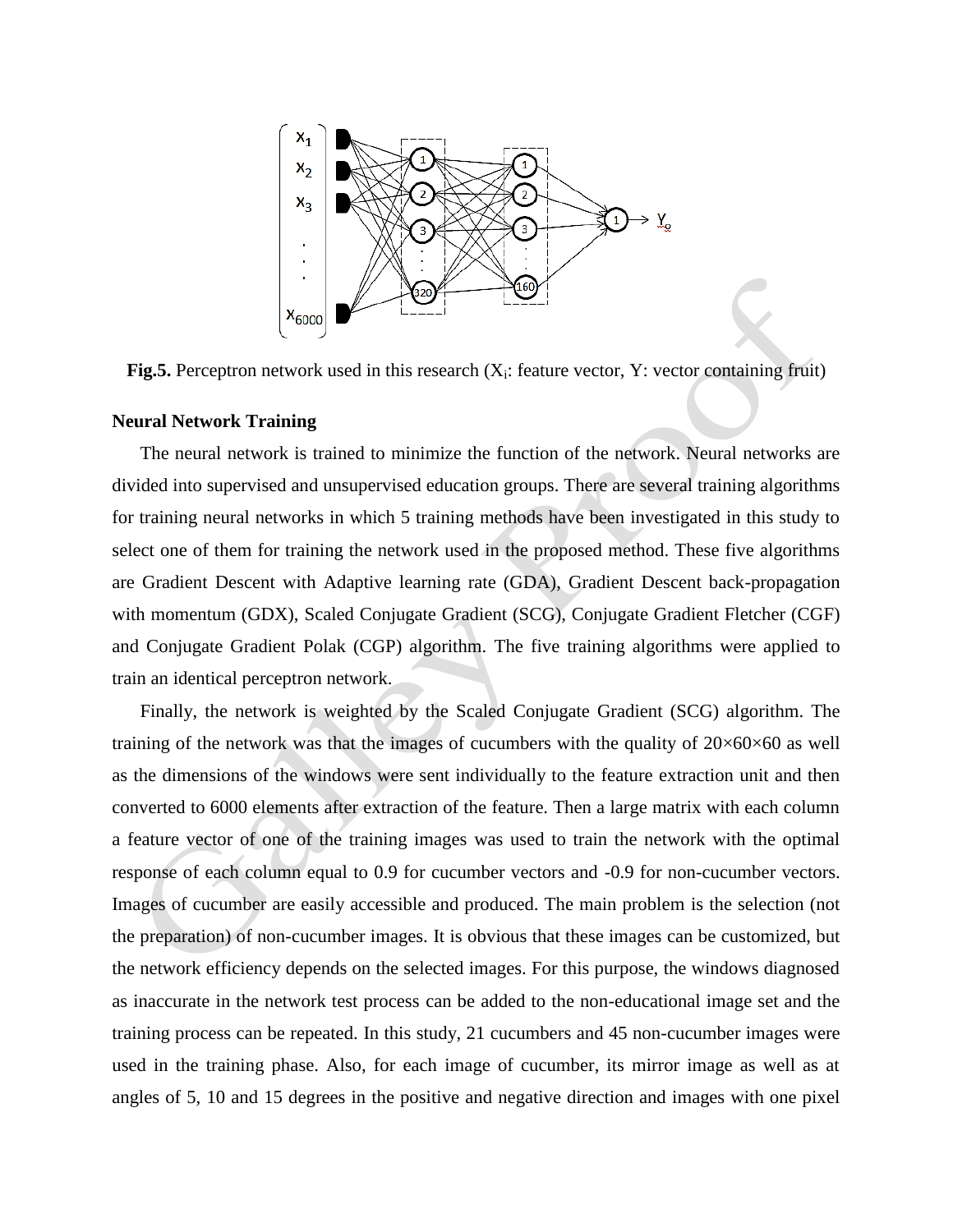shift in all four directions were included in the training set to reduce the sensitivity of the network. For non-cucumber images, their mirrors and their 180-degree conversion were included in the training data. The proposed method was simulated by MATLAB software and run on a computer with an Intel Core i3 processor with 2 GB of memory. After simulation of the proposed method, the three-layer perceptron neural network was trained.

## **Results and Discussion**

The three-layer perceptron network is well trained and has a minimal performance function. The results of the training of the four networks are presented in table 1.

| <b>Network</b>              | Epoch | <b>Time</b> | <b>Performance</b> |  |
|-----------------------------|-------|-------------|--------------------|--|
| perceptron                  | 61    | 2'38"       | 0.000999           |  |
| feedback propagation        | 79    | 3'22"       | 0.000939           |  |
| cascade forward propagation | 132   | 5'37''      | 0.000981           |  |
| Elman                       | 200   | 7'58''      | 0.0021             |  |
|                             |       |             |                    |  |

**Table 1-** The results of the training of the four networks

The perceptron, the feedback propagation and the cascade forward propagation networks have reached the set performance of  $10^{-3}$ , but the perceptron network has done so with less epochs and a shorter period of time. However since only achieving performance rates is not the determinant of the best network, these four networks need to be tested to determine which network works best. Therefore, in order to select the best network, these four networks have been tested using the proposed method for cucumber fruit detection in 14 identical images, which are presented in table 2.

**Table 2-** The results of four selected networks test on 14 identical images containing 20 cucumber fruits

| network                           | average time(s) | undetected cucumbers error incorrect detection error |  |
|-----------------------------------|-----------------|------------------------------------------------------|--|
| perceptron                        | 12.5            |                                                      |  |
| feedback propagation              | 15.46           |                                                      |  |
| cascade forward propagation 15.84 |                 |                                                      |  |
| Elman                             | 16.11           |                                                      |  |

In Table 2, the undetected cucumber errors are cucumbers not detected by the network and incorrect detection errors are the points incorrectly identified as cucumbers. As can be seen from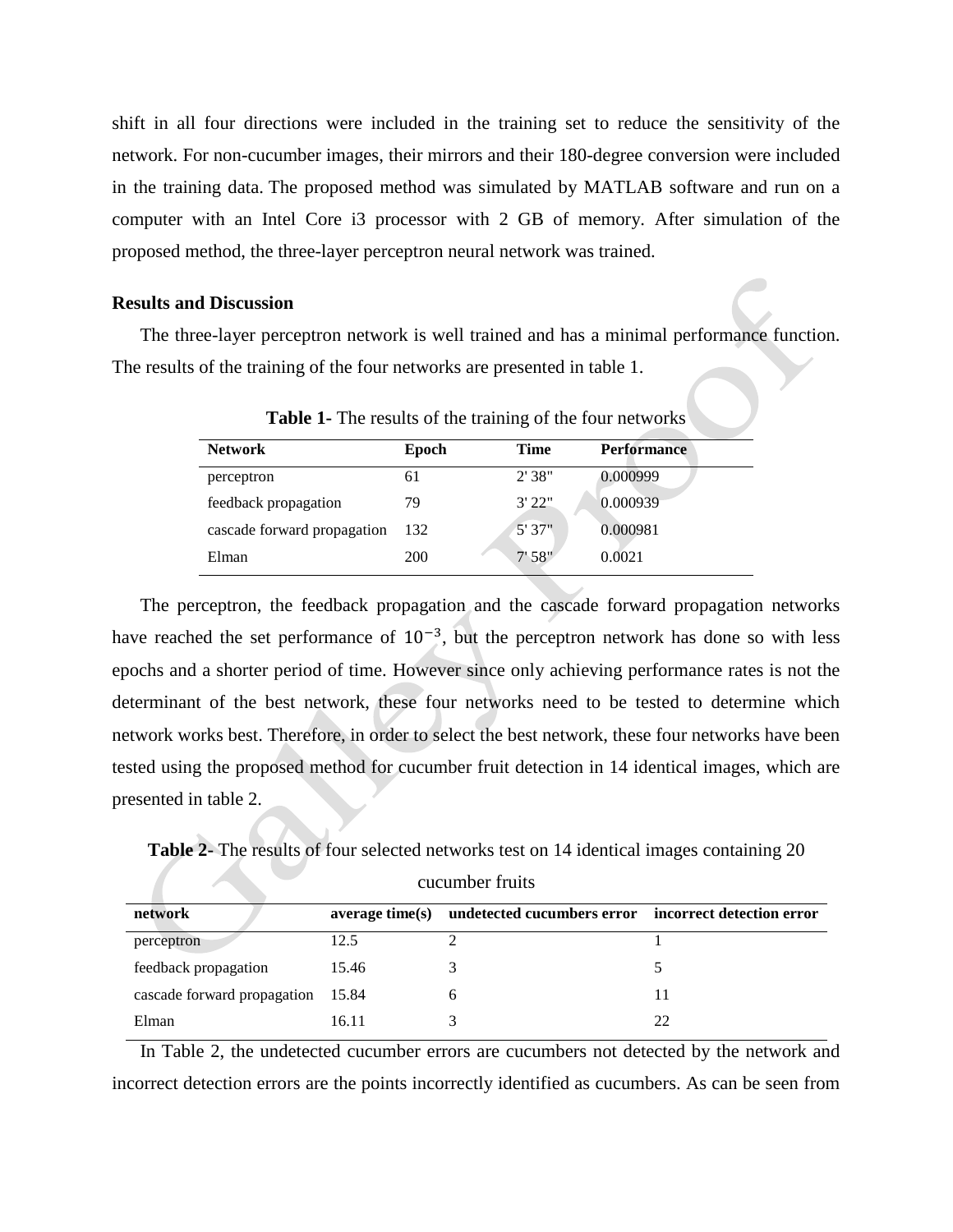the results, the perceptron network performs better than other networks and has less processing time. Therefore, the perceptron network is more suitable than the other networks and it is considered as the base network for the proposed method.

The network trained by the SCG algorithm has reached the minimum performance function (msereg) with less epoch than the other algorithms. This demonstrates the appropriate ability of the SCG algorithm to train the perceptron network to detect cucumber fruit in greenhouse images. After selecting the perceptron network as the most appropriate neural network and the SCG algorithm as the best training algorithm possible for this particular problem, one can now optimize the neural network structure in terms of number of layers and number of neurons per layer.

These three networks were trained after simulation by SCG algorithm with 21 cucumber images and 45 non-cucumber images and up to 100 epochs to reach  $10^{-4}$  as msereg and then tested on 14 similar images to choose the best combination of them.

| Perceptron network | epoch | time   | performance function rate |
|--------------------|-------|--------|---------------------------|
| Two layers         | 100   | 3'56'' | 0.000443                  |
| Three layers       | 37    | 1'38"  | 0.000804                  |
| Four layers        | 100   | 2'38'' | 0.000230                  |

**Table 3-** Training results of the three proposed Perceptron network

As shown in Table (3), the proposed three-layer perceptron network performs better than the other two networks and has achieved a set performance function value over a fewer epoch and shorter time. These three networks were tested on 14 identical images after the simulation (Table 4).

**Table 4-** The results of three proposed perceptron networks on 14 images including 20 cucumber

| fruits                    |                 |                                |                           |  |
|---------------------------|-----------------|--------------------------------|---------------------------|--|
| <b>Perceptron network</b> | average time(s) | Number of undetected cucumbers | incorrect detection error |  |
| Two layers                | 12.5            |                                |                           |  |
| Three layers              | 4.57            |                                |                           |  |
| Four layers               | 14.64           |                                |                           |  |

The best results were obtained with a three-layer network with 320 neurons in the first layer, 160 neurons in the second layer, and 1 neuron in the output layer, which showed superiority both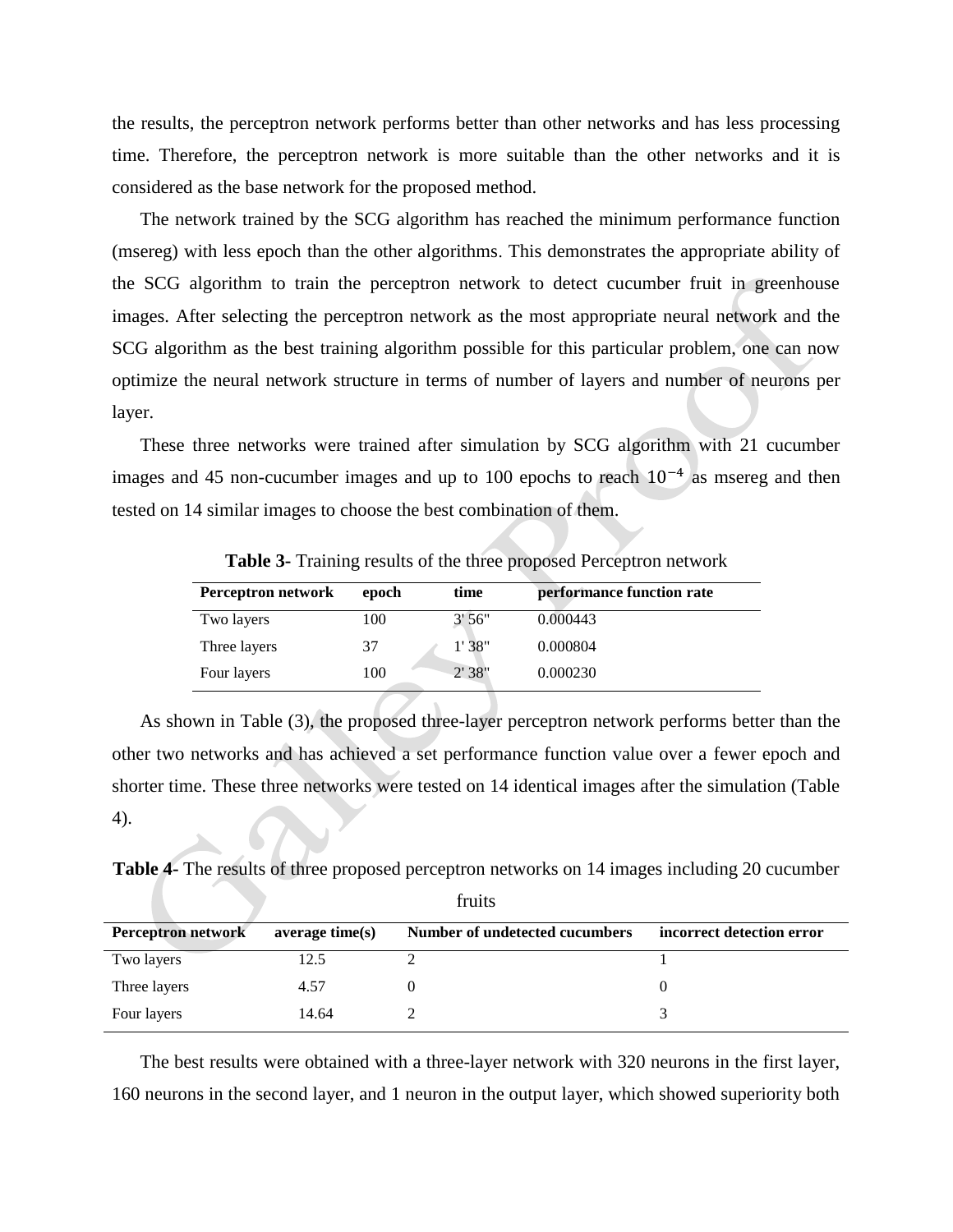in processing time and in accuracy of detection. This detection took an average of 4.57 seconds for each. The shorter processing time is important to increase the efficiency of the cucumber harvesting robot.

After simulating the proposed method and training the three-layer perceptron neural network for the detection of cucumber fruit in the images, the proposed method was tested on 120 images obtained from a greenhouse. These images were taken daily without special lighting systems and under different lighting conditions using a Samsung S1050 camera that has the optical properties suitable to use in greenhouse cucumber harvesting robots. The relevant results are presented in Table 5.

**Table 5-** Results of the simulated method test

| Number of | Number of cucumbers on Number of undetected incorrect detection |           |       | <b>Average processing</b> |
|-----------|-----------------------------------------------------------------|-----------|-------|---------------------------|
| images    | images                                                          | cucumbers | error | time(s)                   |
| 120       | 255                                                             |           |       | 5.12                      |

Incorrect detection error includes locations of the image that were mistaken for cucumber, which was equal to 3.13% (8 cucumbers) in these images. Obviously, these errors are due to the inability of the neural network to correctly classify which can be corrected for network configuration or training process. The undetected error was 4.7% (12 cucumbers) and included locations on the image where the cucumber was present, but was not detected as a cucumber. In other words, the accuracy of the network in correctly identifying the position of the cucumber fruit in the images was 95.3%. This result is consistent with the research of Yuan *et al*. (2008) which corresponds to 40 images including 30 images containing cucumber and 10 images without cucumber taken from a greenhouse environment and reached 83.3% and 100% detection accuracy, respectively.This error can be attributed to the neural network or may not be located in the wrong spots from the beginning. The results showed that most errors were related to inaccurate point's estimation. In other words, some of the cucumbers in the images were not identified as the center of a probable cucumber in the original estimates, in which case the presence or absence of cucumbers was not investigated. Figures 6 and 7 show the three sample images tested by the proposed method, along with the detection results and processing times of each network.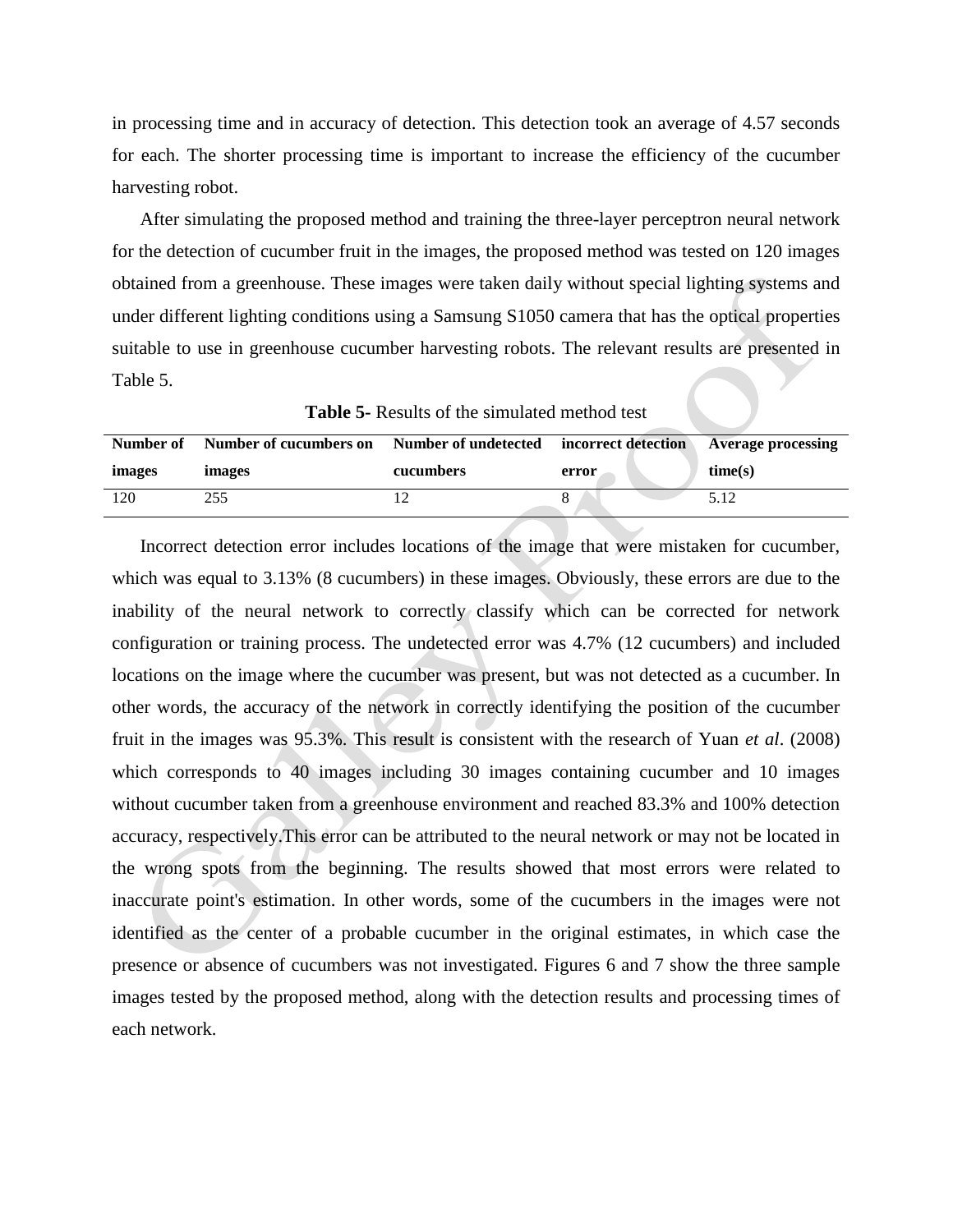

**Fig. 6.** Three sampled images for processing by proposed method (A: 250\*188 pixels, B: 175\*131 pixels and C: 210\*124 pixels)



**Fig. 7.** Results of three processed images by proposed method (Processing time for image A: 13.16 s, image B: 3.65 s and image C: 4.49 s)

## **Conclusion**

In this study, a method was proposed to determine the location of cucumber fruit on greenhouse images for use in greenhouse cucumber harvesting robots. Greenhouse-grown cucumber detection imposes several challenges due to the similar coloration of the fruits and the leaves, stems and flowers; a large number of occlusions, which creates high variability in the apparent shape of the cucumbers; and the random positions and orientations in which fruits can be found. The proposed method was then simulated and tested on 120 images. The proposed method had a low error and was able to detect high levels of cucumber fruit in the images. This detection took an average of 5.12 seconds for each image. Therefore, considering the results of testing this method and also considering the need of the proposed method for specific hardware and the ease of application of this method, it can be concluded that the proposed method can be an efficient method for detecting greenhouse cucumbers on greenhouse pictures. However, preliminary experimental results demonstrate the satisfactory performance of the proposed algorithm and highlight its potential benefits.The results of this study were used to detect fruit in a greenhouse cucumber harvesting robot developed by the authors.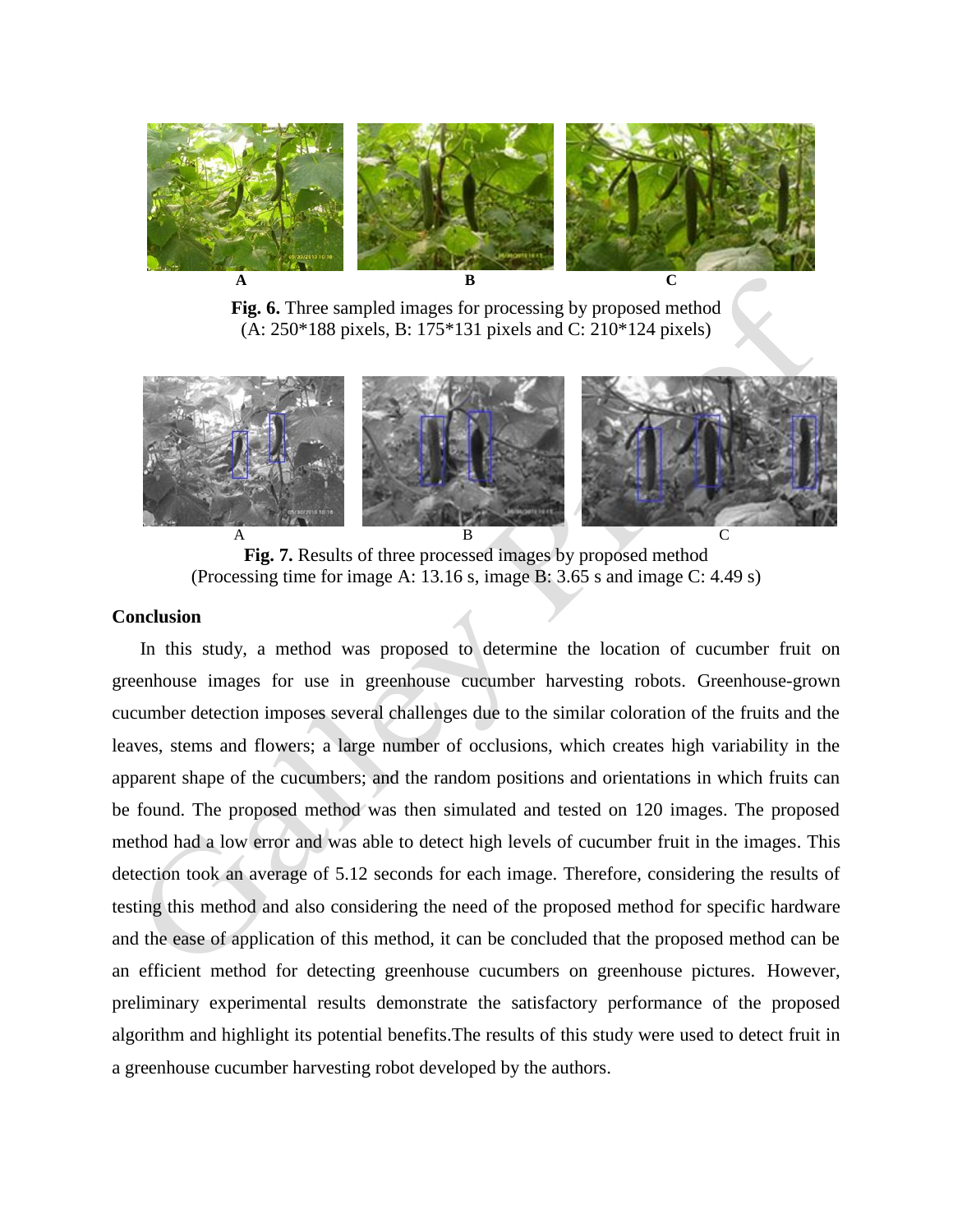## **References**

Bao, G., Cai, S., Qi, L., Xun, Y., Zhang, L., & Yang, Q. 2016. Multi-template matching algorithm for cucumber recognition in natural environment. Computers and Electronics in Agriculture, 127, 754–762. <https://doi.org/10.1016/j.compag.2016.08.001>

Fernandes, S., & Bala, J. 2015. Study on MACE Gabor Filters, Gabor Wavelets, DCT-Neural Network, Hybrid Spatial Feature Interdependence Matrix, Fusion Techniques for Face Recognition. Recent Patents on Engineering, 9(1), 29–36. <https://doi.org/10.2174/2210686303666131118220632>

Hayashi, S., Ganno, K., Ishii, Y., & Tanaka, I. 2002. Robotic Harvesting System for Eggplants. Japan Agricultural Research Quarterly: JARQ, 36(3), 163–168. <https://doi.org/10.6090/jarq.36.163>

Jianke Zhu, Mang I Vai, & Peng Un Mak. n.d. Gabor Wavelets Transform and Extended Nearest Feature Space Classifier for Face Recognition. Third International Conference on Image and Graphics (ICIG'04). <https://doi.org/10.1109/icig.2004.71>

Li, D., Zhao, H., Zhao, X., Gao, Q., & Xu, L. 2017. Cucumber detection based on texture and color in greenhouse. International Journal of Pattern Recognition and Artificial Intelligence, 31(08), 1754016. https://doi.org/10.1142/S0218001417540167

Li, P., Lee, S., & Hsu, H.-Y. 2011. Review on fruit harvesting method for potential use of automatic fruit harvesting systems. Procedia Engineering, 23, 351–366. <https://doi.org/10.1016/j.proeng.2011.11.2514>

Li, Z., Miao, F., Yang, Z., & Wang, H. 2019. An anthropometric study for the anthropomorphic design of tomato-harvesting robots. Computers and Electronics in Agriculture, 163, 104881. <https://doi.org/10.1016/j.compag.2019.104881>

Lin, G., Tang, Y., Zou, X., Xiong, J., & Fang, Y. 2019. Color-, depth-, and shape-based 3D fruit detection. Precision Agriculture.<https://doi.org/10.1007/s11119-019-09654-w>

Liu, X., Zhao, D., Jia, W., Ji, W., Ruan, C., & Sun, Y. 2019. Cucumber Fruits Detection in Greenhouses Based on Instance Segmentation. IEEE Access, 7, 139635–139642. https://doi:10.1109/access.2019.2942144

Ma, J., Du, K., Zheng, F., Zhang, L., Gong, Z., & Sun, Z. 2018. A recognition method for cucumber diseases using leaf symptom images based on deep convolutional neural network. Computers and Electronics in Agriculture, 154, 18–24. <https://doi.org/10.1016/j.compag.2018.08.048>

Pramadihanto, D., Wu, H., & Yachida, M. 1996. Invariant face recognition by Gabor wavelets and neural network matching. 1996 IEEE International Conference on Systems, Man and Cybernetics. Information Intelligence and Systems (Cat. No.96CH35929). <https://doi.org/10.1109/icsmc.1996.569740>